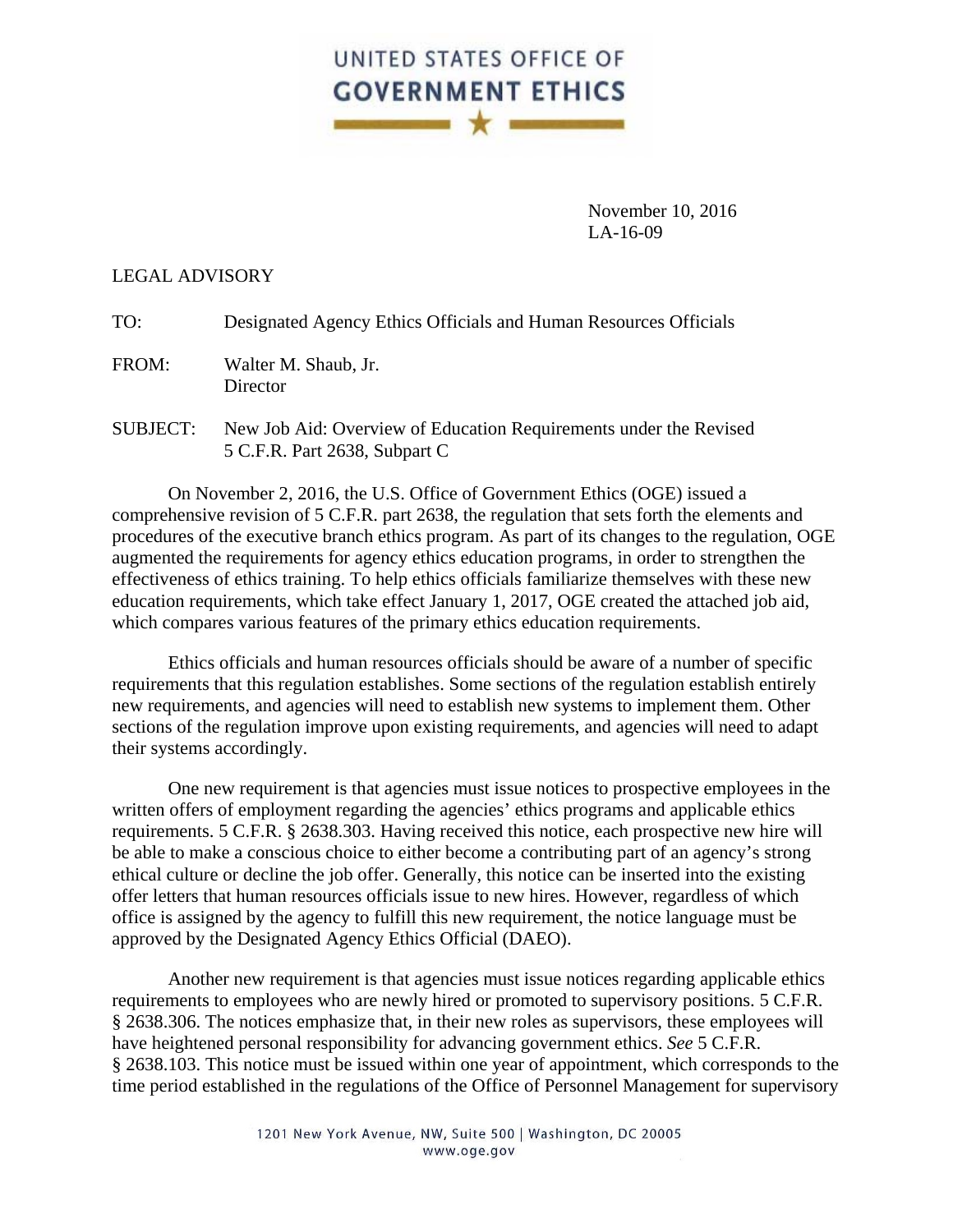training. *See* 5 C.F.R. § 412.202(b). In a number of agencies, for example, human resources officials already issue memoranda advising new supervisors of the requirement to complete supervisory training, and some agencies might reasonably decide to include the language of the supervisory ethics notice in these memoranda.

 A third new requirement is that certain agency leaders must receive an additional ethics briefing around the time of appointment. 5 C.F.R. § 2638.305. This requirement applies to most civilians serving in Presidentially appointed, Senate-confirmed positions (PAS appointees), and supplements other applicable requirements. During this individualized briefing, the agency ethics official discusses the PAS appointee's basic recusal obligation, the mechanisms for recusal, the commitments made in the PAS appointee's ethics agreement, and the potential for conflicts of interest arising from any financial interests acquired after the nominee financial disclosure report was filed. The purpose of covering these important topics during the briefings is to ensure that PAS appointees will be able to comply immediately with applicable ethics requirements in their new positions.

 Significantly modifying an existing requirement for initial ethics orientation, the regulation now requires new employees to receive initial ethics training. 5 C.F.R. § 2638.304. This new requirement strengthens the ethics program by requiring that most new hires complete interactive ethics training in addition to receiving written ethics materials. This training, which covers certain key ethical concepts, is intended to instill both an understanding of applicable requirements and an appreciation of the importance of maintaining a strong ethical culture in the executive branch.

 Another modification to an existing requirement involves annual ethics training for confidential financial disclosure filers and certain other employees. 5 C.F.R. § 2638.307. The revised regulation replaces the former requirement, which required only an informal written refresher in two out of three years, with a new requirement for interactive ethics training every year.

 A third modification to an existing requirement involves annual ethics training for public financial disclosure filers. 5 C.F.R. § 2638.308. The revised regulation increases the requirements for the annual ethics training that agencies provide to their high-level officials. Top officials serving at Executive Schedule Levels 1 and 2 must receive live ethics training every year. Other high-level officials, including civilian PAS appointees and others, must receive live ethics training at least once every two years and interactive ethics training in alternate years. Lower-level public filers must receive interactive ethics training ever year.

 Human resources officials with questions regarding this advisory should contact their agency's DAEO. DAEOs with questions may contact their OGE Desk Officer for additional assistance.

Attachment